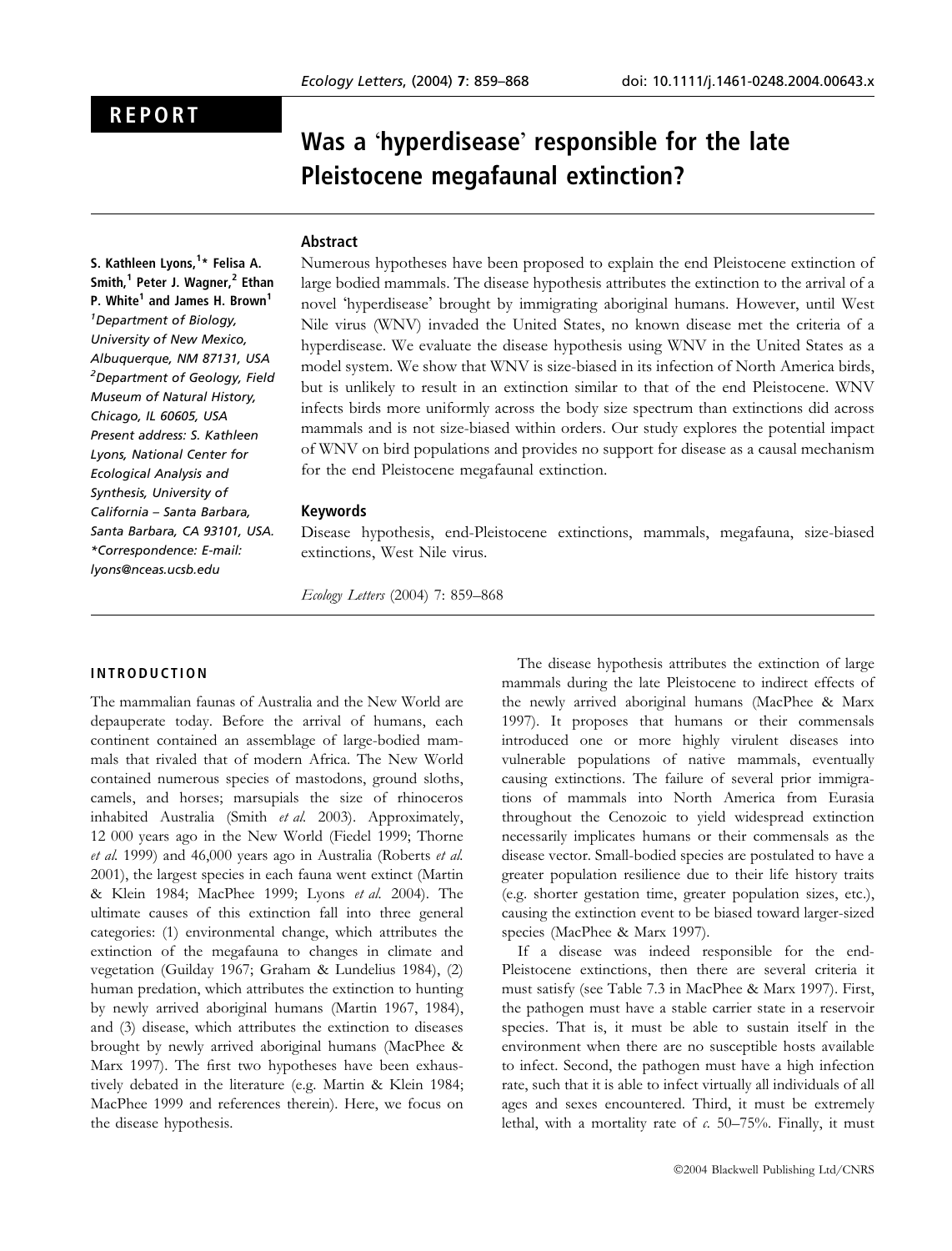have the ability to infect multiple host species without posing a serious threat to humans. Humans may be infected, but the disease must not be highly lethal or able to cause an epidemic.

A major problem with the disease hypothesis is that, until recently, there was no known modern disease that met all of the criteria except perhaps rabies which has a low incidence of infection (see Table 7.4 in MacPhee & Marx 1997). Further, the chance of finding evidence of such a disease in extinct animals is slim. The recent introduction and spread of West Nile virus (WNV) (Flaviviridae: Flavivirus Japanese Encephalitis Antigenic Complex) in the United Sates may provide a good proxy for examining the efficacy of the disease hypothesis.

Here, we explore the hypothesis that disease caused the end Pleistocene extinctions of megafauna in North America. We begin by evaluating the utility of using WNV as a model system by comparing characteristics of the virus and its mode of infection with those required by a hyperdisease. We then evaluate two possible ways in which a disease could cause a size-biased extinction event: (1) size-biased infection, and (2) size-biased extinction risk once infected. We do this by characterizing the pattern of infection of WNV and its likely mortality schedule and comparing it to the unique size signature of the late Pleistocene mammalian extinction.

#### METHODS

Flaviviruses are responsible for many diseases such as dengue fever, yellow fever, encephalitis, and hemorrhagic fevers (Center for Disease Control 2004d). WNV is endemic to Africa, and was first reported in the New World in New York City in August of 1999. WNV is zoonotic, with a fairly complex life cycle. Birds are the primary vertebrate hosts; transmission occurs through feeding by infected mosquitoes. Understanding of the life cycle of WNV is complicated by the extremely diverse array of insect vectors involved in transmission. Thus far, 43 species of mosquitoes from nine genera have tested positive for WNV (Center for Disease Control 2003a).

MacPhee & Marx (1997) identified four criteria as necessary prerequisites for a hyperdisease to induce sizebiased extinctions. We conducted an exhaustive search using both literature and electronic web sources to obtain data on infection and mortality rates, known reservoirs, and hosts of WNV across the US since its introduction in 1999. We used these data to evaluate the potential of WNV as a candidate hyperdisease.

To determine whether WNV could lead to the significant size-biased extinction seen at the terminal Pleistocene, we evaluated the size signature of the disease in the United States. The expected pattern of extinction of large-bodied forms, and little-to-no appreciable impact on small to

medium bodied species could result from either size-biased infection rates or mortality, or both. We were able to quantitatively examine the first possibility and to indirectly examine the latter. We obtained the list of bird species reported to be West Nile positive from the Center for Disease Control (CDC) and the National Wildlife Health Center (Center for Disease Control 2004a; National Wildlife Heath Center 2004). We obtained a list of all birds occurring in the continental US from the Breeding Bird Survey of North America (Sauer et al. 2000; USGS Patuxent Wildlife Research Center 2004). This list represents the pool of bird species that WNV could potentially infect and includes any species found within the continental United States during the summer between 1966 and 2000. Although the CDC also reports exotic birds that have been infected in the United States, these were excluded from our analyses as we were interested only in natural, free-living, non-captive populations. Two bird species, the California condor (Gymnogyps californianus) and the whooping crane (Grus Americana), were eliminated from analyses because they are essentially extinct in the wild and have populations of c. 90 and 300 individuals, respectively (California Department of Fish and Game 2004; Whooping Crane Conservation Association 2004). Elimination of these two species is conservative with respect to the results because both birds are very large (4.0 and 3.77 log units) and the condor is uninfected. There are few very large birds, so eliminating these species increases the proportion of infected birds in the largest bin. This in turn favors results corroborating the hyperdisease hypothesis. We obtained independent body mass estimates for all species from the CRC handbook of avian body masses (Dunning 1993); these were averaged across sex and geographic locality. We used these data to construct body size distributions of infected and noninfected birds. Smith et al. (2003) present a species list and an estimate of body mass for mammals present before and after the terminal Pleistocene extinction event that we use for comparison.

We analyzed the size signature of the distributions in several ways. First, we binned body size into 0.25 log units, and compared the body size distributions of infected and non-infected birds using Kolmorgorov–Smirnov two-sample tests. Second, we computed the proportion of infected birds in each size category and examined the relationship between infection rate and body size using likelihood ratio tests. The null hypothesis was that infection rate was uniform across body size. We considered both linear and non-linear increases in infection rates and body size as alternative hypotheses. We performed similar analyses for the relationship between extinction rate and body size in mammals. The results for birds were compared to the results for mammals using likelihood ratio tests. Third, Kolmorgorov–Smirnov two sample tests were used to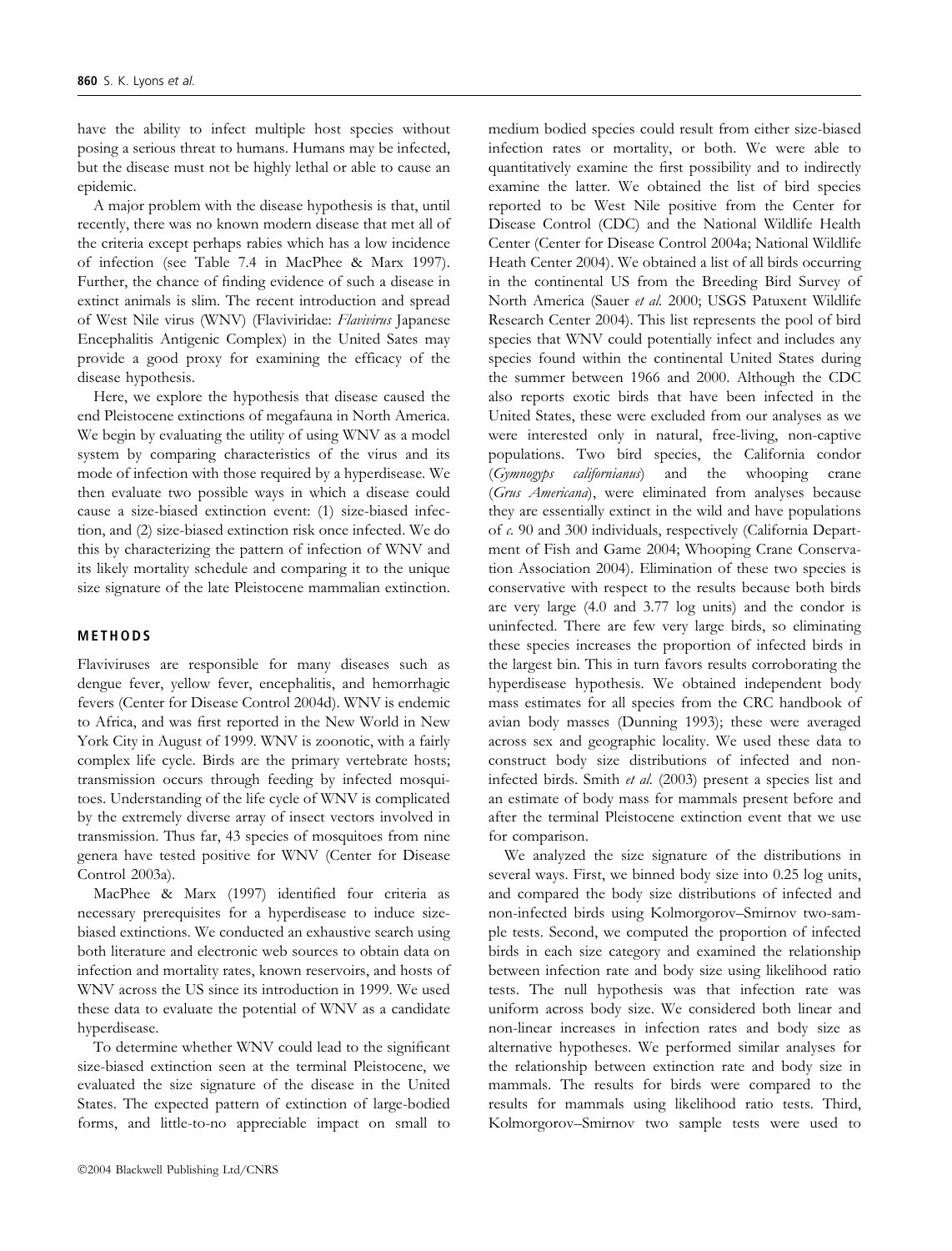determine if, at the ordinal level, the body size distribution of infected birds was significantly different from the distribution for non-infected birds. Orders with less than two infected or non-infected species were excluded from analyses. Fourth, we scaled mammalian body size to that of birds by combining species into 0.45 log unit bins and calculating extinction rates for each category. The resultant pattern for mammal extinctions was compared with the figure for bird infection rates to determine if similar curves were obtained when body size for mammals was scaled to that of birds.

The overall body size distributions for both late Pleistocene mammals and contemporary birds were compared with the distributions of extinct mammals and infected birds, respectively. For each taxon, we then removed the extinct or infected species to produce a 'survivor' plot. For birds, this assumed that infection rate predicted extinction risk. The resultant distributions were compared using Kolmorgorov–Smirnov two sample tests to determine if survivors differed from the original species pool. We also statistically compared the infected or extinct species with both survivors and the original species pool. Descriptive statistics were calculated for infected, noninfected and the overall bird distribution; Lyons et al. (2004) present equivalent data for mammals.

Size-biased mortality rates among infected species also could induce a size-biased extinction. However, the introduction of WNV into the United States has not yet led to any bird extinctions. Moreover, data on mortality rates for infected birds are sparse because only dead birds are tested for WNV. Without comparable data on live populations, it is impossible to determine whether mortality rates vary with body size across species. Therefore, we evaluated the possibility of a post-infection size bias indirectly in several ways. First, we evaluated the degree to which mortality rates must be size-biased across species to produce a size-biased extinction like that of the end-Pleistocene. Second, we examined the size specificity of an extinction event known to have been caused by avian Malaria in Hawaii over historic times. Data on bird species in Hawaii were obtained from the Bishop Museum website (Bishop Museum 2002) and included endemics and regular migrants. The list of extinct species for Hawaii was obtained from Van Riper et al. (1986). Body masses for Hawaiian birds were compiled from a variety of literature sources, field guides and species accounts (e.g. Madge & Burn 1988; Dunning 1993; Alsop 2001). Occasional migrants and introduced species were excluded from the analysis. Finally, we examined several confounding life history characteristics that have been proposed to lead to higher extinction risk. For example, we examined the relationship between body size and geographic range for late-Pleistocene mammals using body sizes data from Smith et al. (2003) and geographic range data from

The disease hypothesis and West Nile virus 861

Lyons (2003). Species lists and body size data for the continental United States and Hawaii are available upon request from the senior author.

### RESULTS AND DISCUSSION

#### Is West Nile a reasonable proxy for a hyperdisease?

## Criterion no. 1: Does WNV have a reservoir species with a stable character state?

Several wide-ranging or migratory bird species in North America have been identified as competent reservoirs for WNV including blue jays, common grackles, house finches, American crows, and house sparrows (Milius 2003). Competent reservoirs are species that attain viral levels high enough to pass on the disease, but still survive. There is some controversy concerning the particular species identified as reservoirs. Crows and jays, for example, have a high mortality rate to WNV, making them less suitable as a reservoir species (McLean et al. 2001; Center for Disease Control 2003c). Other species such as humans and chickens are considered dead-end hosts because infected individuals do not build up enough virus in the bloodstream for effective transmission (Center for Disease Control 2004b). Regardless of the identity of the particular species that are competent reservoirs for WNV, the first requirement of a stable carrier state for the hyperdisease is likely met by one or more wide-ranging native North American birds.

# Criterion no. 2: Does WNV have a high infection rate in susceptible species and affect all age groups?

In the Old World, where WNV is long established and widespread, susceptibility to WNV varies among species and among age classes (Lanciotti et al. 1999). However, in the New World, WNV appears to have the high and nonspecific infection rate required of a hyperdisease. During the year 2000, 33% of all birds tested in New York state were WNV positive (Kramer & Bernard 2001). In Oklahoma in 2002, 50% of crows were estimated to be positive for WNV (Milius 2003). That same year, testing across the US indicated that crows had an infection rate of 77% and other birds (i.e. 93 species in total) had infections rates of c. 40% (Centre for Disease Control 2002). The rapid spread of the disease across the United States also testifies to its high infection rate. Following detection in New York City in August of 1999, by 2002 the disease had spread to California and 42 other states (Centre for Disease Control 2002).

A Yaremych et al. (2004) study on New World crows suggests that WNV is capable of infecting all age classes (Yaremych et al. 2004). They found no significant differences in infection rates of males vs. females or with age class. Other researches have reported WNV in adult chickens as well as chicks (Milius 2003).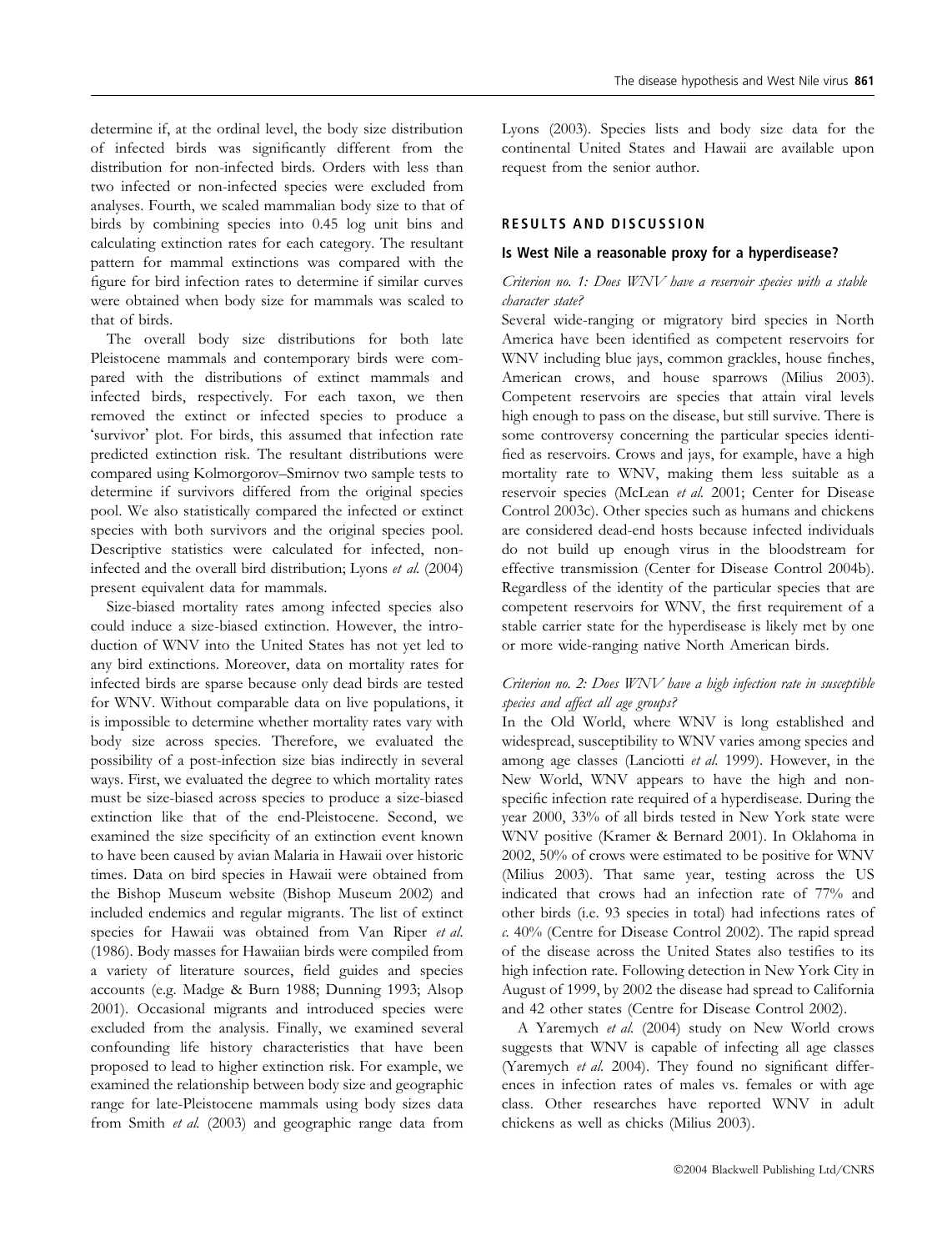### Criterion no. 3: Is WNV hyperlethal in new hosts with a mortality rate exceeding 50–75% among infected individuals?

Exact estimates for the mortality rate due to WNV infection are rare. However, WNV appears to meet the criteria. In laboratory tests using American crows, West Nile had a 100% mortality rate (McLean et al. 2001). A recent field study on the same species suggested a 68% mortality rate (Yaremych et al. 2004). Unfortunately, mortality rates for other species are not currently available. However, WNV probably fits the third criterion for a hyperdisease.

# Criterion no. 4: Does WNV have the ability to infect multiple species without having epidemic potential in humans?

Diseases that meet the first three criteria of a hyperdisease are not unknown (see Table 7.4 in MacPhee & Marx 1997). Indeed, MacPhee & Marx (1997) identified 12 diseases out of a possible 20 that were highly infectious, highly lethal, and had a stable carrier state. However, only two of the 20 were capable of infecting multiple species without having epidemic potential in humans. Most diseases that are capable of crossing species barriers do so only within families or orders (e.g. Myxomatosis and Rinderpest). WNV is an exception. To date, WNV has infected 160 species of birds and has been found in taxa as diverse as mammals and reptiles (Center for Disease Control 2003c; Milius 2003; Center for Disease Control 2004a; National Wildlife Heath Center 2004). Moreover, WNV is unlikely to cause an epidemic among humans. Infection and mortality rates are low and humans are a dead-end host (Center for Disease Control 2003b, 2004c) consistent with the explicit criterion of MacPhee & Marx (1997). In the New World, the vast majority of 'naïve' humans who contract West Nile disease survive; the mortality rate for 2003 is c. 2.6% (Center for Disease Control 2004b). Clearly, West Nile meets the final criterion of a hyperdisease.

The hyperdisease hypothesis requires that the taxon of interest be naïve with respect to the invading disease. Although many US birds are migratory and less likely to be genetically naïve, they typically migrate within the New World and should be naïve with respect to diseases from the Old World. Moreover, modern birds may not be the closest ecological analogs to large terrestrial continental mammals; however, life history traits correlate with body size in birds like they do in mammals. Thus, the conditions necessary for a hyperdisease to cause an extinction are present in modern birds as well as Pleistocene mammals. Because WNV appears to meet all of the criteria identified for a hyperdisease (sensu MacPhee & Marx 1997), we use it as an model system to examine the disease hypothesis for the end-Pleistocene extinctions.

# Does WNV have the potential to cause a size-biased extinction?

A unique aspect of the extinction in the late Pleistocene is the strong size bias. On every continent for which an extinction has been documented, only large-bodied vertebrates were affected, whereas small to medium bodied species remain relatively unscathed (Martin & Klein 1984; MacPhee 1999; Lyons et al. 2004). No other mammalian extinction event during the Cenozoic has been so strikingly size selective (Alroy 1999). Even recent historical extinctions caused by European settlements and expansions have not led to a size-biased extinction (Lyons et al. 2004). Clearly, any explanation for the late Pleistocene continental extinctions must account for the bias toward animals of large body size and a lack of impact on small and medium species. If disease were the causal mechanism, a size-biased extinction could result if either infection or mortality rates were sizebiased.

Our results suggest that WNV is size selective in its infection rates. The body size distribution of infected birds was significantly different from that of non-infected birds (Fig. 1a;  $\chi^2 = 16.283$ ;  $P = 0.0006$ ) with infected birds having higher mean and median body sizes (Table 1). For both birds and mammals, the relationship between body size and infection/extinction was curvilinear. However, WNV did not selectively target large bodied birds while ignoring small to medium bodied birds. The form of the relationship was significantly different. Unlike the mammalian extinction which has relatively low extinction rates at small to medium body sizes and an abrupt increase when some threshold size is reached, infection rates for WNV increase continuously with bird body size (contrast Fig. 2a,c). The best-fit mammal curve is distinctly sigmoidal and rises rapidly through the large sizes (Fig. 2c). In contrast, the bird curve appeared to asymptote at an infection rate of  $c$ . 0.6 (Fig. 2a). Indeed, an exponential function predicts avian infections slightly better than the curvilinear Hill equation  $[f(\text{infection})] = 0.174(\log$ mass)<sup>0.795</sup>, ln L = -39.335]; however, the best exponential function for mammals is not asymptotic  $[f$  (extinction) =  $0.0187$ (log mass)<sup>2.01</sup>] and is appreciably worse than the best Hill function (ln  $L = -39.544$ ). Because all birds in the three largest body size bins are positive for WNV, the best fit bird curve seems to provide a bad fit (Fig. 2a). However, we stress that the likelihood tests assess the expected numbers of infected species (Fig. 2b), and because of the low numbers of large birds, the observed numbers are only slightly greater than the expected numbers. The small sample size for large bird species means that 100% infection is not improbable under almost any infection rate. Although a non-linear association between infection and body size is significantly more likely than a linear or uniform association, the expectations of all three hypotheses (Fig. 2b) are much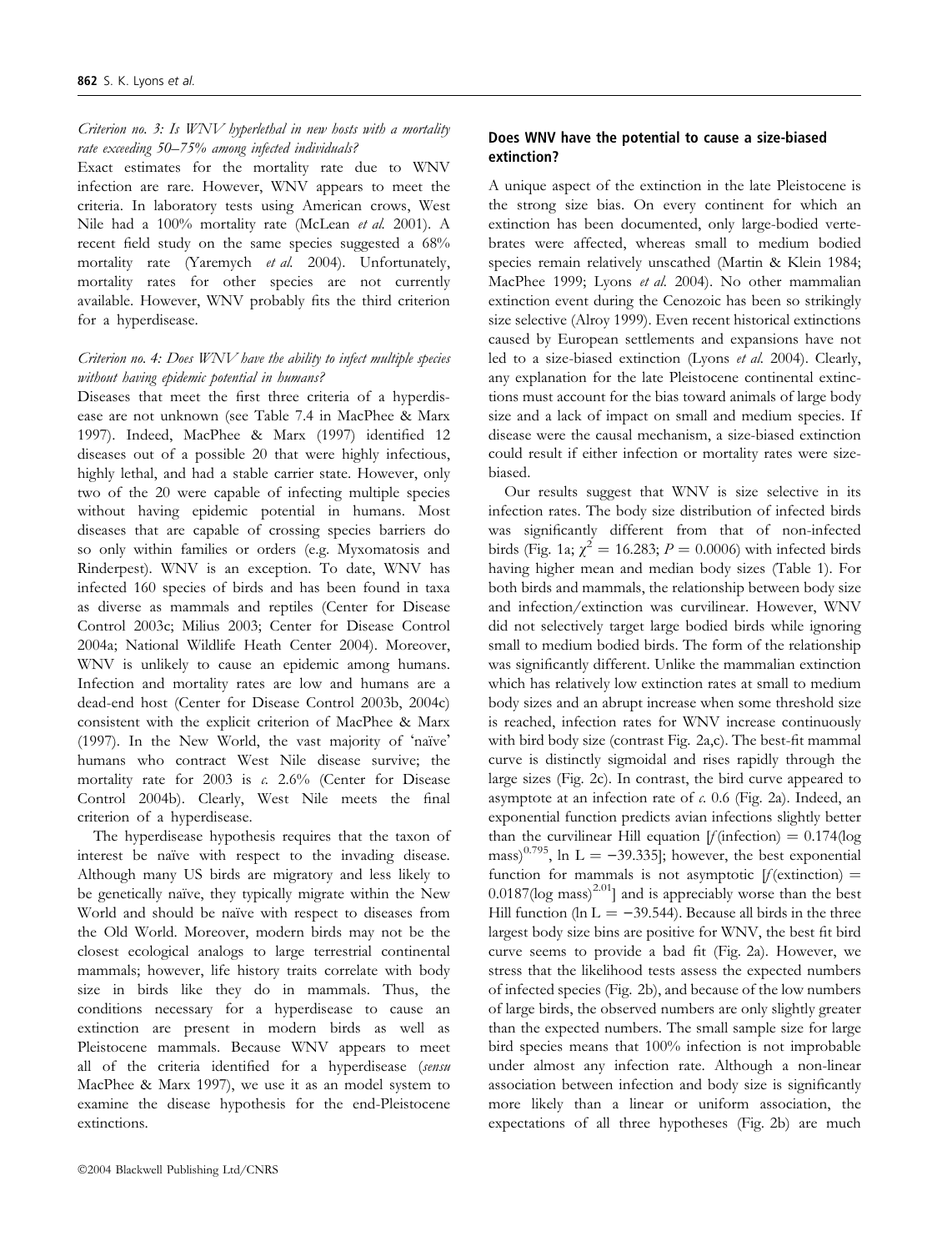

Figure 1 Body size distributions for contemporary birds (panels a and b), and late Pleistocene mammals (panels c and d). In each case, the top panels represent the overall species pool before the infection (a), or extinction (c) event; the lower panels represent the 'survivors' (b and d). The late Pleistocene extinction led to significant losses of large bodied species, but did not appreciably impact small or medium bodied species. In contrast, if the pattern of West Nile virus infection corresponds to the extinction risk, there are substantial impacts not only on the very largest birds, but also on medium and small birds as well. A Kolmorgorov–Smirnov two sample tests suggests that the pre and post distributions for mammals are highly significantly different ( $P < 0.0001$ ); but that the pre and post distributions for birds are non-significant  $(P > 0.4)$ . See text for details.

Table 1 Descriptive statistics for the body size frequency distributions for all birds in the United States, non-infected birds and native birds infected with West Nile virus (WNV). Exotic species infected with WNV were excluded from the analyses

|                    | All<br>birds | Non-infected<br>birds | Birds infected<br>with WNV |
|--------------------|--------------|-----------------------|----------------------------|
| $\boldsymbol{n}$   | 548          | 388                   | 160                        |
| Mean body mass     | 1.88         | 1.77                  | 2.14                       |
| Median             | 1.73         | 1.64                  | 2.02                       |
| Standard deviation | 0.77         | 0.73                  | 0.81                       |
| Variance           | 0.59         | 0.53                  | 0.66                       |
| Standard error     | 0.03         | 0.04                  | 0.06                       |
| Minimum            | 0.44         | 0.44                  | 0.54                       |
| Maximum            | 4.06         | 3.47                  | 4.06                       |
| Range              | 3.62         | 3.03                  | 3.51                       |
| Skewness           | 0.47         | 0.44                  | 0.40                       |
| Kurtosis           | $-0.70$      | $-0.89$               | $-0.82$                    |

more similar to each other than are the best analogous hypotheses for associations between extinction and mammalian body size (Fig. 2d). Moreover, the greatest number of infected birds were contained in the 1.25 – 1.5 log units size bin ( $\alpha$ , 17 – 32 g; Fig. 2b) and 50% of all infections were in birds less than 2 log units (< 100 g), in line with the overall distribution of birds. In contrast, the greatest number of extinct mammals were contained in the 5.4 – 5.85 log units sizes bin ( $c$ . 250 000 – 708 000 g; Fig. 2d) and 50% of all

extinctions were in mammals greater than 5.4 log units. This was significantly different from the overall distribution of mammals.

A unique aspect of the end Pleistocene extinction is that the largest species within each order were disproportionately affected (Lyons et al. 2004). WNV does not replicate this pattern within avian orders (Table 2). Of the eleven orders examined, the body size distributions of infected and noninfected species were significantly different in only two orders: the Passeriformes and the Strigiformes (Table 2). For the passerines, the difference between the mean and median for infected and uninfected birds was small (i.e. infected birds: mean  $= 1.515 \log \frac{\text{units}}{\text{units}}$ , median  $= 1.477 \log \frac{1.477 \log \frac{1.477}{1.41}}{1.477 \log \frac{1.477}{1.41}}$ units; uninfected birds: mean  $= 1.317$  log units, median  $=$ 1.261 log units). Moreover, passerines tend to be small to medium bodied, ranging from  $c$ . 0.7 to 3.1 log units (5–1200 g, respectively), whereas the overall pool of US birds ranges from c. 0.4 to 4 log units  $(2.5-10\ 000\ g,$ respectively). Strigiformes are larger than passerines, but are medium-bodied in general. They range from  $\alpha$  1.6 to 3.25 log units (41 – 1800 g, respectively). Although Passeriformes is the most species rich order of birds in the US, the size bias in infection rate within this order and within the strigiforms cannot produce an extinction like that of the end Pleistocene. Within each order, extinction risk due to WNV must be much greater for larger bodied birds to result in an ordinal extinction similar to that of late Pleistocene mammals. Moreover, this raises the possibility that the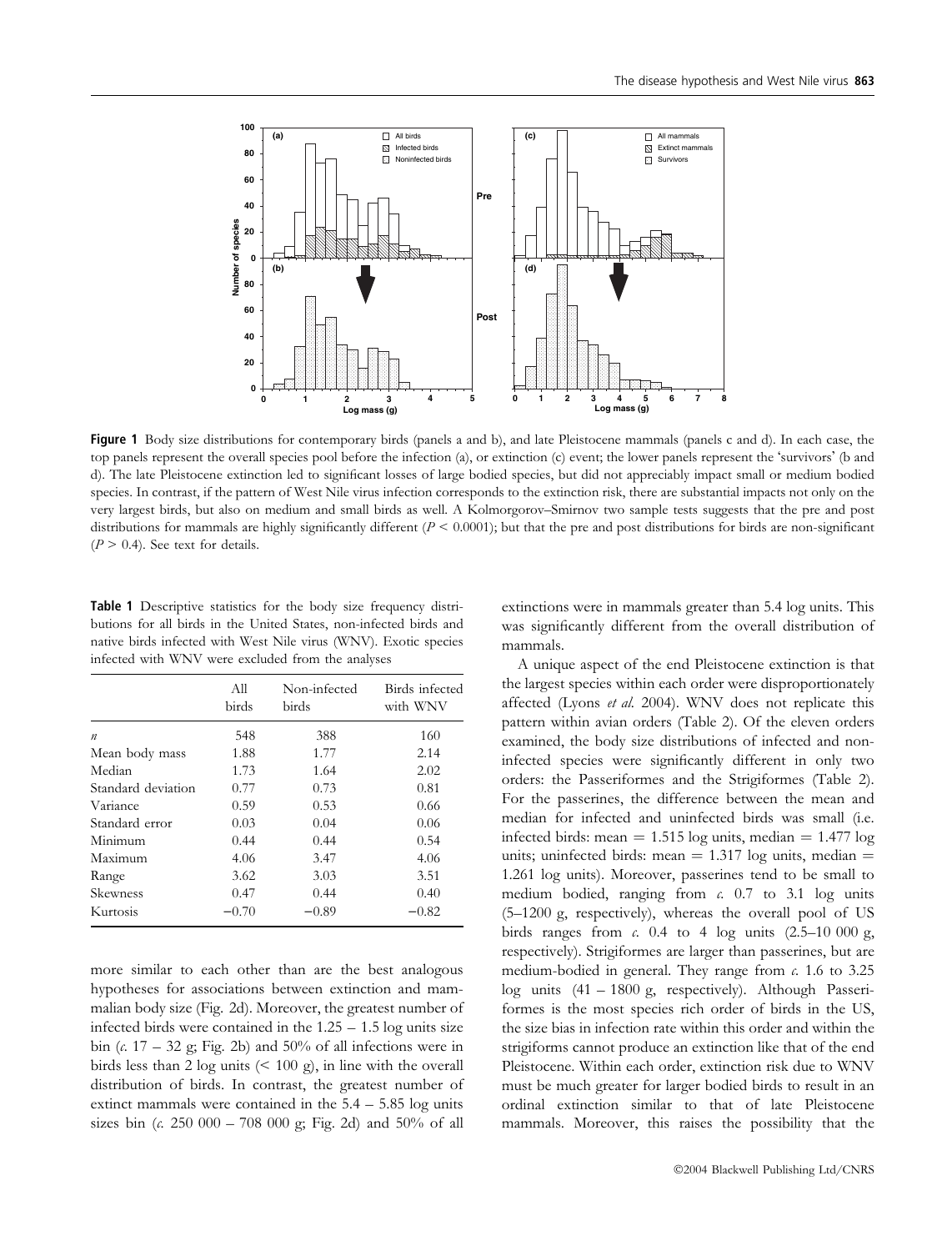

Figure 2 Proportion of the overall species pool (panels a and c) infected (filled squares) or extinct (semi-filled squares), and the number of species (panels b and c) infected or extinct plotted as a function of body size. Ln likelihood ratio tests indicate that rates vary non-linearly with body size for both birds (panels a and b) and mammals (panels c and d), but in different ways. Non-linear curves were fit using Hill equations which take the form:  $y = X^{n}/[(X50)^{n} + X^{n})$ , where X50 is the point along the x-axis at which  $y = 0.5$  and n is a fitted exponent. For birds, the best uniform rate estimate was f(infection) = 0.292 (ln L = -50.415). The best linear estimate (panel a, thin line) was f(infection) = 0.187(log mass), (ln L = -39.873) and the best non-linear estimate (panel a, thick line) was f(infection) = (log mass)<sup>1.34</sup>/[3.420<sup>1.34</sup> + (log mass)<sup>1.34</sup>], (ln L = -37.551). For mammals, the best uniform rate estimate was f(extinction) = 0.154 (ln L = -129.34). The best linear estimate (panel c, thin line) was f(extinction) =  $0.075$ (log mass), (ln L = -68.70), and the best non-linear estimate (panel c, thick line) was  $f$ (extinction) = (log mass)<sup>4.65</sup>/[4.597<sup>4.65</sup> + (log mass)<sup>4.65</sup>], (ln L = -32.30). As expected from their close likelihood values, the different rate models predicted similar numbers of infected bird species with each performing well (panel b: uniform, dashed line; linear, thin line; nonlinear, thick line). In contrast, the different rate models predicted different numbers of extinct mammal species with only the non-linear model performing well (panel d: uniform, dashed line; linear, thin line; non-linear, thick line).

|                | Infected vs. Non-infected |                |                |                    |  |
|----------------|---------------------------|----------------|----------------|--------------------|--|
| Orders         | $\chi^2$                  | $\overline{P}$ | Infected $(n)$ | Non-infected $(n)$ |  |
| Anseriformes   | 4.16                      | 0.250          | 6              | 23                 |  |
| Charadiiformes | 1.44                      | 0.971          | 9              | 39                 |  |
| Ciconiiformes  | 1.78                      | 0.822          | 6              | 12                 |  |
| Columbiformes  | 3.33                      | 0.379          | 7              | 4                  |  |
| Falconiformes  | 1.52                      | 0.936          | 21             | 8                  |  |
| Galliformes    | 6.09                      | 0.095          | 5              | 14                 |  |
| Gruiformes     | 1.60                      | 0.899          | 2              | 8                  |  |
| Passeriformes  | 12.40                     | 0.004          | 72             | 209                |  |
| Pelecaniformes | 4.91                      | 0.172          | 3              | 8                  |  |
| Piciformes     | 0.82                      | > 0.99         | 4              | 18                 |  |
| Strigiformes   | 9.80                      | 0.015          | 11             | 8                  |  |

Table 2 Comparisons of the body size distributions of infected and non-infected birds within each order using Kolmorgorov– Smirnov two sample tests

 $\gamma^2$  is the chi-square value from KS tests; P is the significance level; n is the number of species infected or not in a particular order.

entire correlation between size and infection rate is a phylogenetic artifact. That is, if one or more large-bodied clades is susceptible to WNV for reasons other than size, then we still would get the patterns documented here (e.g. Raup & Gould 1974).

Our results suggest that the pattern of WNV infection should not result in a size-biased extinction similar to that seen in mammals at the terminal Pleistocene (Fig. 1). Comparison of the overall body size distributions of both birds and mammals before and after either infection or extinction, illustrated that these events would impact the distributions in significantly different ways. For mammals, the extinction event resulted in a distribution of survivors that was fundamentally different from the original species pool. A Kolmorgorov–Smirnov two-sample test confirmed that the distributions pre- and post-extinction were significantly different (Fig. 1c,d;  $\chi^2 = 11.856$ ,  $P < 0.005$ ). Conversely, if WNV infections reflect mortality and extinction risk, the resulting distribution of surviving bird species would not be significantly different from the original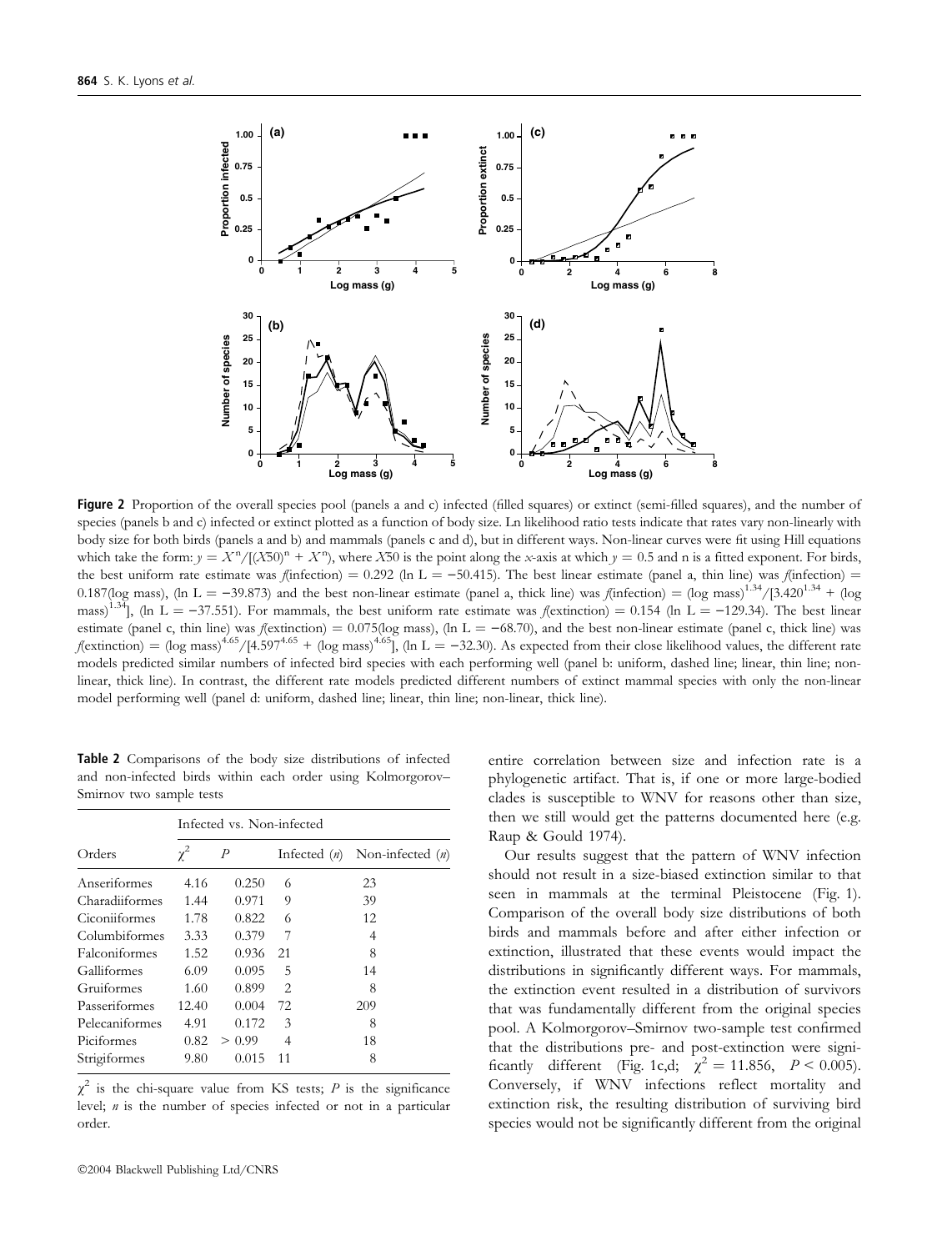species pool (Fig. 1a,b;  $\chi^2 = 2.78$ ,  $P > 0.45$ ). Clearly, a size signature similar to that of mammalian fauna could only result if there are substantial differences in bird mortality and species extinction risk as a function of body size (compare Fig. 1a,b).

If the rate of WNV infection reflects extinction risk, then clearly the very largest birds (> 3.5 log units; 3162 g) have the highest probability of extinction. However, any viable hypothesis for the end-Pleistocene extinction must necessarily explain not only the extinction of the largest mammals, but also the absence of a substantial impact on small to medium species. Unfortunately, most studies ignore small to medium species (e.g. Guilday 1967; MacDonald 1984; Alroy 2001; Johnson 2002; Brook & Bowman 2004). When the overall infection rates of WNV are plotted as a function of body size, there is a large impact across virtually the entire body size spectrum (Fig. 2a,b). This is in sharp contrast to the pattern of mammalian extinctions where small species were largely unaffected (Fig. 2c,d). Whereas, the average infection rate for birds in the lower half of the body size spectrum is  $25\%$  (0.4–2.0 log units, 2.8–100 g), the corresponding extinction rate for mammals is under 4% (0.3–3.42 log units, 2–2630 g). The differences between the bird and mammal curves are especially evident when mammal body size is rescaled to that of birds (Fig. 3). Mortality rates would have to scale positively with body size if the pattern of WNV infection were to result in anything approaching that of the mammal curve. The log probability of the WNV infection curve resulting in an extinction pattern like that of the mammals is  $-149.4$ . Indeed, rough calculations indicate that there would have to be a sixfold difference in mortality rate between the smallest half of the body size spectrum and the largest species to result in a pattern similar to that reported for the late Pleistocene megafauna extinction (Fig. 3).

Even proponents of the hyperdisease hypothesis allow that there is no *a priori* reason why small body size *per se* should confer resistance to extinction. Indeed, the disease hypothesis does not propose that disease must be sizebiased in its incidence of infection, but that the resulting extinction should be size-biased because the life history characteristics of large-size species increase their extinction risk (MacPhee & Marx 1997). Few factors thought to cause extinction target large-bodied species to the exclusion of small-bodied species. Instead, many hypotheses for the late Pleistocene extinctions invoke differences in life history characteristics to explain the size-selectivity (e.g. Guilday 1967; MacDonald 1984; MacPhee & Marx 1997; Johnson 2002). Large-bodied species are thought to be more vulnerable because they have low intrinsic rates of population increase  $(r_{\text{max}})$  and low population densities. Conversely, under a disease scenario, species with low population densities might have lower infection rates,



Figure 3 The percent of the overall species pool represented by a particular body size bin; filled square, birds infected by West Nile virus (WNV); semi-filled square, mammals of that size category that went extinct at the end Pleistocene. The x-axis is rescaled for mammals since they contain a much larger range of body masses. Thus, each bin represents 0.43 log units for mammals (range: 0.3–7 log units, or  $c$ . 2 g-10 000 kg), and 0.25 log units for birds (range: 0.25–4 log units, or  $\alpha$  2.8–11 kg). The size signature of the terminal Pleistocene mammal extinctions is distinct from the pattern that would result if WNV leads to equivalent mortality rates across body size categories. The log probability of the WNV infection curve resulting in an extinction pattern like that of the mammals is  $-149.4.$ 

especially if they do not aggregate. Nonetheless, both population density and intrinsic rate of increase scale with mass; as  $M^{-3/4}$  and  $M^{-1/4}$ , respectively (Fenchel 1974; Damuth 1981; Peters 1983; Calder 1984; Schmidt-Nielsen 1984; Damuth 1987). Because these relationships hold across environmental and taxonomic groups, they should also hold over evolutionary time. Thus, large bodied mammal species from the Cenozoic should have had relatively small population densities and low intrinsic rates of increase. However, if large-bodied species were truly more vulnerable to extinction, then most *natural* extinction events in mammals should have been size biased. They were not. Although there is a weak relationship between size bias and the intensity of the extinction event, in general, the mean body size has been similar for victims and survivors of extinction events throughout the Cenozoic (Alroy 1999). Moreover, if life history traits associated with large body size confer increased extinction risk, then large-bodied species should have higher origination and extinction rates relative to small-bodied species over evolutionary time. Background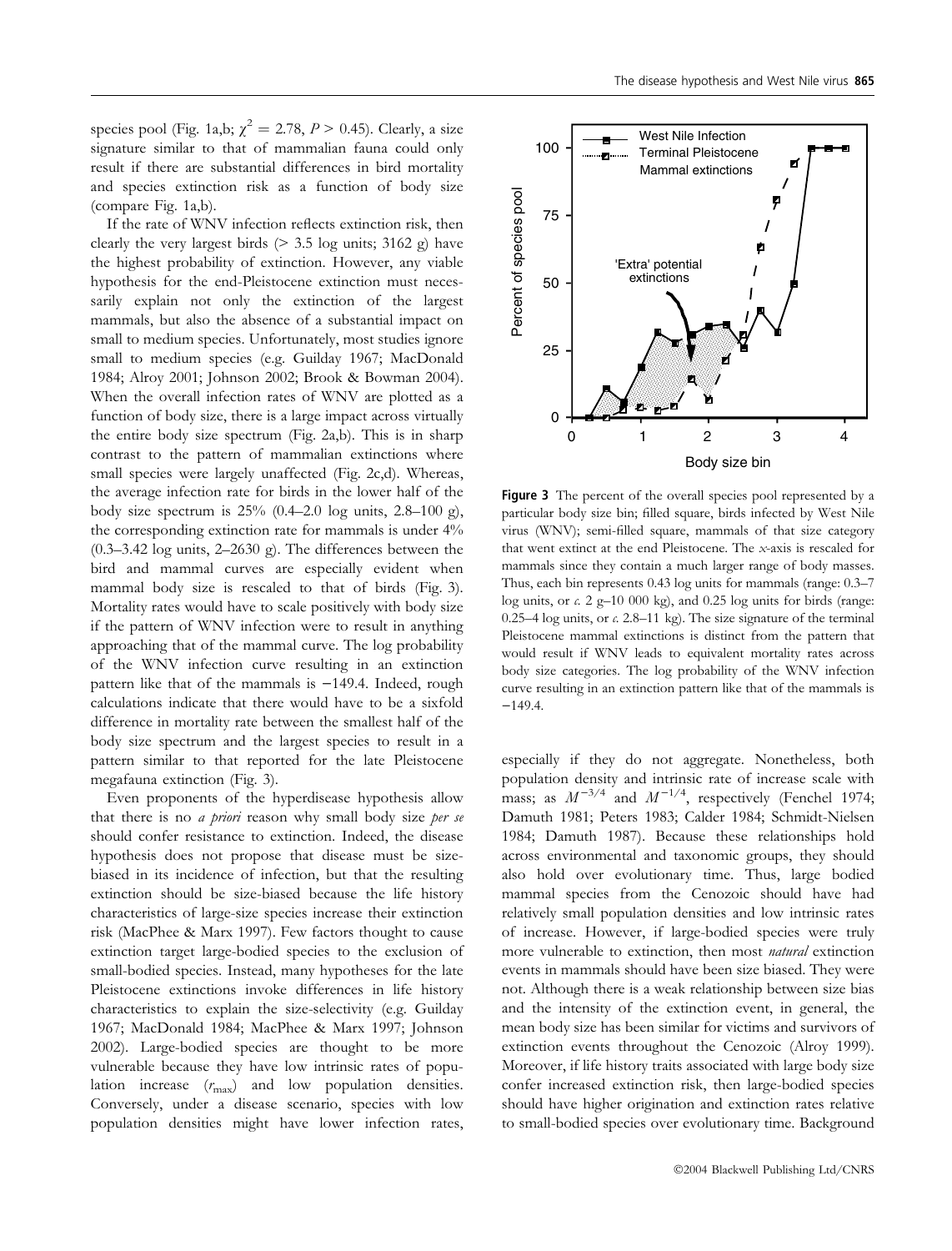

Figure 4 Comparison of the body mass distributions for all birds in Hawaii (white bars) with those that went extinct before (stripped bars) and after the introduction of malaria (shaded bars).

extinction rates for mammals show no relationship with body size (Alroy 2002). This lack of size-bias in deep time extinction events makes it unlikely that population density and fecundity alone could generate a size-biased extinction. Moreover, a recent, well documented, extinction event in Hawaiian birds clearly illustrates that life history characteristics alone are not sufficient to predict extinction risk (Fig. 4). Given these life history arguments and allometric relationships, one would predict the largest species to be at highest risk from avian malaria. We found the opposite pattern to be true: the species that went extinct were all of small body size (i.e.  $10-100$  g; Fig. 4).

Size-biased mortality might not necessarily result from low fecundity and population density because of differences in extinction risk associated with life history traits. Another, often overlooked, life history characteristic associated with extinction risk is the extent of the geographic range. Species with small or limited geographic ranges might be more prone to extinction than species with large geographic ranges. For example, Jablonski (1986) demonstrated an association between small geographic range and extinction risk in the fossil record for bivalves. A similar relationship might exist for mammals and birds. Several authors have demonstrated that geographic range varies predictably with contemporary mammalian body size, as c.  $M^{1/4}$  (Peters 1983; Brown 1995) although there is considerable variation in the relationship. This relationship has been found for other taxa (Brown & Maurer 1987; Brown 1995; McGill & Collins 2003). Geographic range size and body mass for late Pleistocene mammals shows a similar scaling relationship  $(Y = 4.241 + 0.201 \times \text{Mass}; \quad R^2 = 0.055;$  $P = 0.002$ ). The pattern is not simple, however. Although large mammals tend to have large ranges, small mammals have ranges than span the entire spectrum. For example, rodents of similar body size may have ranges that differ by more than five orders of magnitude. Such 'triangular' shaped relationships are common (Brown 1995). Thus, a small-bodied species with a small geographic range might actually be more vulnerable to extinction than a widely ranging, large-bodied species under the scenario of a hyperdisease. This point has been overlooked by researchers that invoke life history to explain the size bias of the end Pleistocene extinction.

#### SUMMARY AND CONCLUSIONS

If the scenario proposed by MacPhee & Marx (1997) is correct, then humans arrived in North America with a highly infectious commensal or 'typhoid Mary' reservoir. This hyperdisease rapidly infected the populations of native fauna whose lack of exposure and adaptation to the disease made them especially vulnerable, drastically lowering population densities, and driving entire species, and in some cases genera, extinct. It is assumed that large-bodied species were especially vulnerable, because they did not have the reproductive capacity to recover from deadly epidemics. The disease hypothesis has garnered considerable attention because of its novel interpretation of the late Pleistocene extinctions (MacPhee 1999 and references therein; Alroy 2001; Johnson 2002; Lyons et al. 2004). Here, we have demonstrated that this scenario is highly unlikely. Based on analyses of the only known disease conforming to the criteria, it appears that neither WNV infection nor extinction risk would likely lead to the unique signature of the late Pleistocene extinctions. Moreover, the differential impact on small to medium bodied species across all birds and within orders (Figs 1–3; Table 2), coupled with confounding predictions about the vulnerability resulting from various life history characteristics, and the pattern of extinction resulting from avian malaria (Fig. 4) greatly undermine the validity of the disease hypothesis as an explanation for the terminal Pleistocene extinctions. Indeed it is probable that a hyperdisease would target mammals of all sizes, a prediction considerably at odds with the observed pattern. Thus, even a disease that meets all the criteria of a hyperdisease is an unlikely explanation for a size-biased extinction event like that of the late Pleistocene.

#### ACKNOWLEDGEMENTS

For critical reviews of earlier versions of this manuscript as well as the ideas contained herein, we thank J. Alroy, B. Brook, M. Ernest, R. Macphee, P. Martin, R. Stevens and two anonymous reviewers. Financial support was provided by an NSF Biocomplexity grant (DEB-0083442). The final stages of this work were conducted while SKL was a Postdoctoral Associate at the National Center for Ecological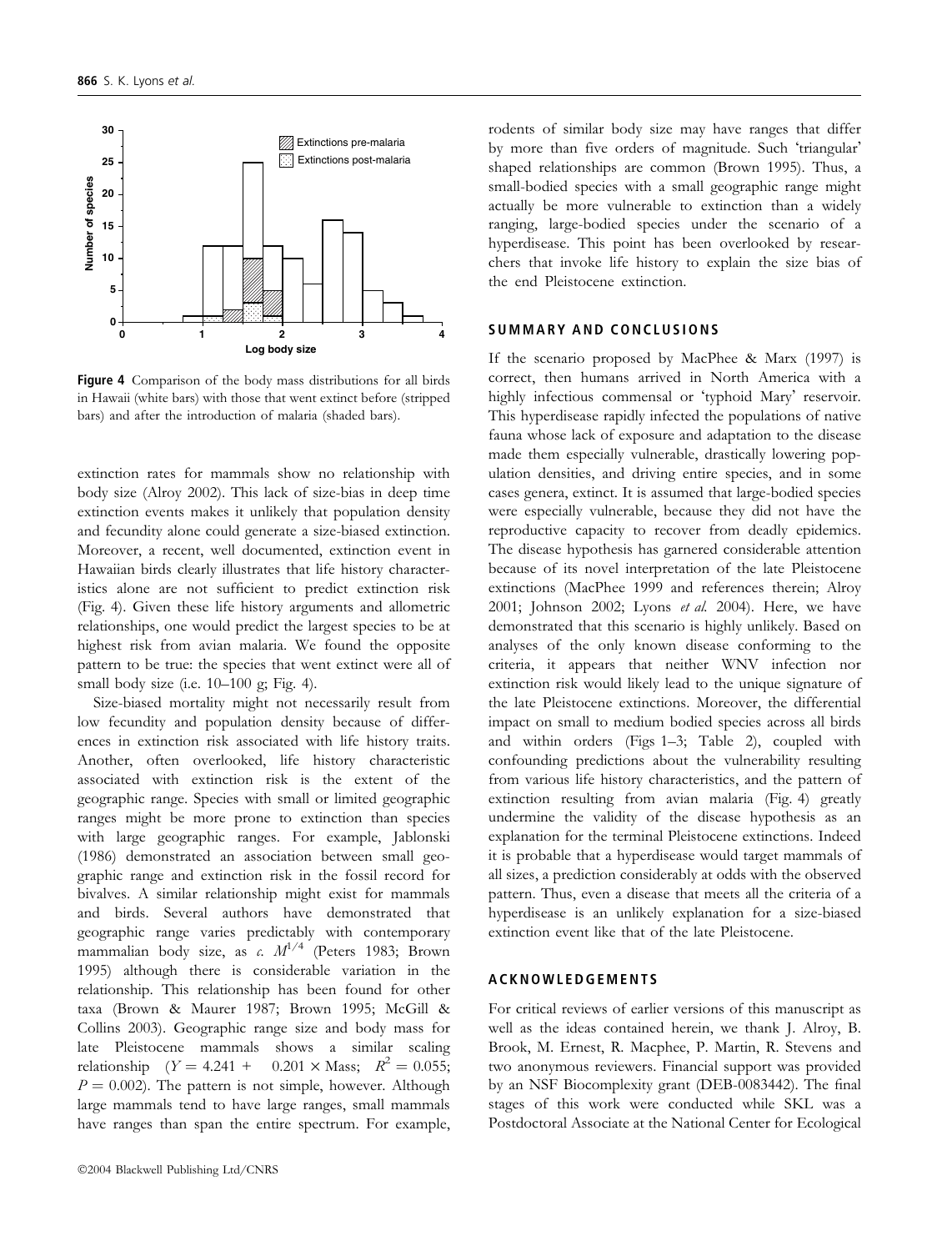Analysis and Synthesis, a Center funded by NSF (Grant #DEB-0072909), the University of California and the Santa Barbara campus.

## **REFERENCES**

- Alroy, J. (1999). Putting North America's end-Pleistocene megafaunal extinction in context: large scale analyses of spatial patterns, extinction rates, and size distributions. In: Extinctions in Near Time: Causes, Contexts, and Consequences (ed. MacPhee, R.D.E. ). Kluwer Academic/Plenum, New York, pp. 105–143.
- Alroy, J. (2001). A multispecies overkill simulation of the end-Pleistocene megafaunal mass extinction. Science, 292, 1893–1896.
- Alroy, J. (2002). Walking the gangplank: ecological correlates of extinction in fossil mammals abundance, body mass, ecomorphology, extinction, Mammalia. Available at: http://www.gsa. confex.com/gsa/2002AM/finalprogram/abstract\_43926.htm.
- Alsop, F.J. III (2001). Birds of North America: Western Region. Smithsonian Handbooks. DK Publishing Inc., New York.
- Bishop Museum (2002). Hawaiian bird checklist (digital). Available at: http://www2.bishopmuseum.org/HBS/checklist/query. asp?gr $P =$ Bird.
- Brook, B.W. & Bowman, D. (2004). The uncertain blitzkrieg of Pleistocene megafauna. J. Biogeogr., 31, 517–523.
- Brown, J.H. (1995). Macroecology. University of Chicago Press, Chicago, IL.
- Brown, J.H. & Maurer, B.A. (1987). Evolution of species assemblages – effects of energetic constraints and species dynamics on the diversification of the North-American avifauna. Am. Nat., 130, 1–17.
- Calder, W.A. III (1984). Size, Function, and Life History. Harvard University Press, Cambridge, MA.
- California Department of Fish and Game (2004). California condor population size and distribution (digital). Available at: http://www. dfg.ca.gov/hcpb/species/t\_e\_spp/tebird/Condor%20Pop%20 Stat.pdf.
- Center for Disease Control (2003b). Transmission (digital). Available at: http://www.cdc.gov/ncidod/dvbid/westnile/qa/transmission.htm.
- Center for Disease Control (2003c). Vertebrate ecology (digital). Available at: http://www.cdc.gov/ncidod/dvbid/westnile/ birds&mammals.htm.
- Center for Disease Control (2004a). Bird species (digital). Available at: http://www.cdc.gov/ncidod/dvbid/westnile/birdspecies.htm.
- Center for Disease Control (2004b). Case Coun03\_detailed (digital). Available at: http://www.cdc.gov/ncidod/nvbid/westnile/ surv&controlCaseCount03\_detailed.htm.
- Center for Disease Control (2004c). Flowchart: West Nile virus transmission cycle (digital). Available at: http://www.cdc.gov/ ncidod/dvbid/westnile/cycle.htm.
- Center for Disease Control (2004d). Virology: classification of West Nile virus (digital). Available at: http://www.cdc.gov/ ncidod/dvbid/westnile/virus/htm.
- Centre for Disease Control (2002). Provisional surveillance summary of the West Nile virus epidemic – United States, January– November, 2002. Morb. Mort. Wkly Rep., 51, 1129–1133.
- Centre for Disease Control (2003a). Mosquito species (digital). Available at: http://www.cdc.gov/ncidod/dvbid/westnile/ mosquitoSpecies.htm.
- Damuth, J. (1981). Population-density and body size in mammals. Nature, 290, 699–700.
- Damuth, J. (1987). Interspecific allometry of population-density in mammals and other animals – the independence of body-mass and population energy-use. Biol. J. Linn. Soc., 31, 193-246.
- Dunning, J.B. (1993). CRC Handbook of Avian Body Masses. CRC Press, Boca Raton, FL.
- Fenchel, T. (1974). Intrinsic rate of natural increase relationship with body size. Oecologia, 14, 317-326.
- Fiedel, S.J. (1999). Older than we thought: implications of corrected dates for Paleoindians. Am. Antiquity, 64, 95–115.
- Graham, R.W. & Lundelius, E.L. Jr. (1984). Coevolutionary disequilibrium and Pleistocene extinctions. In: Quaternary Extinctions: A Prehistoric Revolution (eds Martin, P.S. & Klein, R.G.). University of Arizona Press, Tucson, AZ, pp. 223–249.
- Guilday, J. (1967). Differential extinction during late-Pleistocene and Recent times. In: Pleistocene Extinctions: The Search for a Cause (eds Martin, P.S. & Wright, H.E. Jr.), Yale University Press, New Haven, CT, pp. 121–140.
- Jablonski, D. (1986). Background and mass extinctions the alternation of macroevolutionary regimes. Science, 231, 129–133.
- Johnson, C.N. (2002). Determinants of loss of mammal species during the late Quaternary 'megafauna' extinctions: life history and ecology, but not body size. Proc. R. Soc. Lond. B, 269, 2221– 2227.
- Kramer, L.D. & Bernard, K.A. (2001). West Nile virus infection in birds and mammals. In: West Nile Virus: Detection, Surveillance, and Control. New York Academic Sciences, New York, NY, pp. 84–93.
- Lanciotti, R.S., Roehrig, J.T., Deubel, V., Smith, J., Parker, M. & Steele, K. (1999). Origin of the West Nile virus responsible for an outbreak of encephalitis in the northeastern United States. Science, 286, 2333-2337.
- Lyons, S.K. (2003). A quantitative assessment of the range shifts of Pleistocene mammals. J. Mammal., 84, 385–402.
- Lyons, S.K., Smith, F.A. & Brown, J.H. (2004). Of mice mastodons and men: human mediated extinction on four continents. Evol. Ecol. Res., 6, 339–358.
- MacDonald, J.N. (1984). The reordered North American selection regime and late quaternary megafaunal extinctions. In: Quaternary Extinctions: A Prehistoric Revolution (eds Martin, P.S. & Klein, R.G.). University of Arizona Press, Tucson, AZ, pp. 404–439.
- MacPhee, R.D.E. (1999). Extinctions in Near Time: Causes, Contexts, and Consequences. Kluwer Academic/Plenum, New York, NY.
- MacPhee, R.D.E. & Marx, P.A. (1997). Humans, hyperdisease, and first-contact extinctions. In: Natural Change and Human Impact in Madagascar (eds Goodman, S.M. & Patterson, B.D.). Smithsonian Institution Press, Washington, DC, pp. 169–217.
- Madge, S. & Burn, H. (1988). Wildfowl: An Identification Guide to the Ducks, Geese, and Swans of the World. Christopher Helm (Publishers) Ltd., Bromley, Kent.
- Martin, P.S. (1967). Prehistoric overkill. In: Pleistocene Extinctions: The Search for a Cause (eds Martin, P.S. & Wright, H.E. Jr.). Yale University Press, New Haven, CT, pp. 75–120.
- Martin, P.S. (1984). Prehistoric overkill: The global model. In: Quaternary Extinctions: A Prehistoric Revolution (eds Martin, P.S. & Klein, R.G. ). University of Arizona Press, Tucson, AZ, pp. 354– 403.
- Martin, P.S. & Klein, R.G. (1984). Quaternary Extinctions: A Prehistoric Revolution. University of Arizona Press, Tucson, AZ.